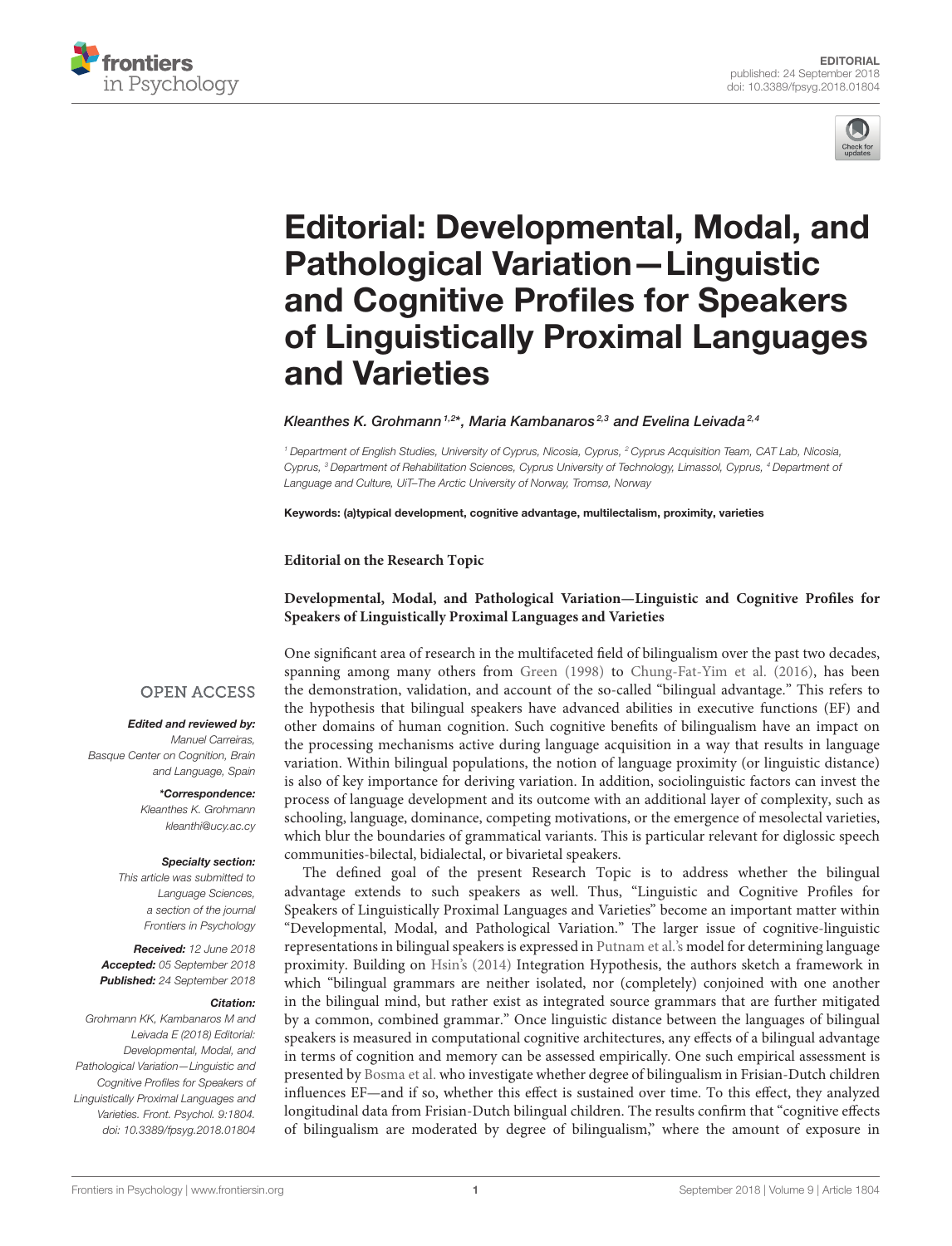the minority language (i.e., m the home variety) indirectly affects bilingual children's cognitive development. However, as the authors stress, "the findings also demonstrate that the effect of bilingualism on EF is limited and unstable"—a take-home message that is in line with what recent reviews have suggested in relation to the bilingual advantage [\(Paap et al., 2014;](#page-2-3) Lehtonen et al., [2018\)](#page-2-4).

A set of three papers further investigates the purported bilingual advantage in combination with sociolinguistic and socio-economic considerations. [Blom et al.](https://doi.org/10.3389/fpsyg.2017.00552) tested whether the sociolinguistic context of language use affects the bilingual advantage. And indeed, bilingual children outperformed their monolingual peers on selective attention, presumably because they focused on different aspects of the task. [Garraffa et al.](https://doi.org/10.3389/fpsyg.2017.01907) explore "the effects of bilingualism in Sardinian as a regional minority language on the linguistic competence in Italian as the dominant language and on non-linguistic cognitive abilities" with adults living in Sardinia. No evidence for a "bilingual advantage" emerged through the task that tapped into the cognitive control of attention, but bilinguals did perform better than monolinguals on working memory tasks. In addition, "[b]ilinguals with lower formal education were found to be faster at comprehension of one type of complex sentence," while "bilinguals and monolinguals with higher education showed [comparable slower processing of complex sentences."](https://doi.org/10.3389/fpsyg.2017.01442) Meir and Armon-Lotem explore the influence of socioeconomic status (SES) and bilingualism on the linguistic skills and verbal short-term memory of Hebrew-Russian bilingual preschoolers, half from low SES backgrounds. The authors propose that bilingualism is associated with decreased vocabulary size and lower performance on verbal short-term memory tasks, while SES also impacts verbal short-term memory with lowest linguistic load. They also argue that "an unprivileged background has a negative impact on children's cognitive development."

Effects of language or linguistic proximity, bi-/multilectal acquisition, and their relevance for the socio-syntax of language development are of particular interest to this Research Topic—that is, apparent sociolinguistic aspects such as formal schooling that may have an effect on the grammatical language development of a child growing up in a bi- or multilectal society. Considering the case of Brazilian (L1) and European (L2) Portuguese bidialectal adults that had moved to Portugal as adults, [Castro et al.](https://doi.org/10.3389/fpsyg.2017.01382) explore possible differences in the interpretation of null and overt object pronouns. They "test the extent to which [...] speakers display cross-linguistic influence in either direction." The high degree of typological proximity between the speakers' linguistic varieties is argued to contribute to L1 attrition and hinder target-like L2 performance at the same time.

There are also four contributions that focus on the differences between the two varieties of Greek spoken in Cyprus. When asked to make acceptability judgments, the performance of speakers of non-standard varieties may actually be subject to interference from factors such as prescriptive notions of grammatical correctness and sociolinguistic values typically attached to "dialects." Recognizing the importance of working with corpora of spontaneous speech, [Leivada et al.](https://doi.org/10.3389/fpsyg.2017.01260) investigate variation in the spontaneous productions of adult speakers of the non-standard variety Cypriot Greek. In their corpus, they observed intraspeaker realizations of different values of the same variant within the same syntactic environment; a result that is incompatible with the mainstream "triggering-a-singlevalue" approach of parametric models. Since the analysis of these conflicting values is ultimately a way of investigating Universal Grammar primitives, the authors further conclude that claims about the alleged unfalsifiability of Universal Grammar are empirically unfounded. [Tsiplakou](https://doi.org/10.3389/fcomm.2017.00017) explores the concept of gradient bilectalism by capitalizing on insights from recent developments in second language acquisition, particularly the suggestion that aspects of the syntax-discourse interface that are not easily accessible to the learner may lead to fossilization, even at end state. Based on quantitative data from a questionnaire survey, she suggests that imperfect acquisition of some structural aspects of the standard language may affect bilectals' performance in a way that involves a transfer of features from the dialect to the standard. [Themistocleous](https://doi.org/10.3389/fpsyg.2017.01945) investigates the effects of two linguistically proximal Modern Greek dialects, Athenian Greek and Cypriot Greek on the temporal, spectral, and co-articulatory properties of fricatives with the aim to determine the acoustic properties that convey information about these two dialects. The results revealed that Athenian Greek and Cypriot Greek fricatives differ in all spectral properties across all places of articulation. The co-articulatory effects of fricatives on following vowel were different across the two varieties, something that suggests that dialectal information is encoded in the acoustic structure of fricatives. The contribution by [Ayiomamitou and Yiakoumetti](https://doi.org/10.3389/fpsyg.2017.02017) deals with regional linguistic variation and its implications for education by focusing on the Greek Cypriot educational context. The aim of the study was to understand Greek Cypriot primary school pupils' sociolinguistic awareness via examination of their written production in their home variety. The students were advised to produce texts that reflected their everyday way of talking with family and friends (beyond school boundaries and the formal register this environment may induce). The authors found students' texts to include many mesolectal features but also "a significant and unexpected number of basilectal features and instances of hyperdialectism," which rendered their texts register-inappropriate.

Merging sociolinguistic and neurocognitive insights about language variation, three papers seek to uncover which factors derive variation in the course of language development, that is, how variation in cases of pathological development affects different parts of language and whether the affected markers are manifested in a comparable way. For starters, it is common to find that "minority" languages enjoy fewer (if any) diagnostic tools than "majority" languages. This has repercussions for the detection and proper assessment of children with Specific Language Impairment (SLI) brought up in these languages. With a view to remedy this situation for Catalan, [Gavarró](https://doi.org/10.3389/fpsyg.2017.01865) developed a sentence repetition task to assess grammatical maturity in school-age children. The findings display clear differences with typically developing children providing identical repetition at twice the rate of children with SLI. Moreover, the children with SLI had more deviant productions, both ungrammatical